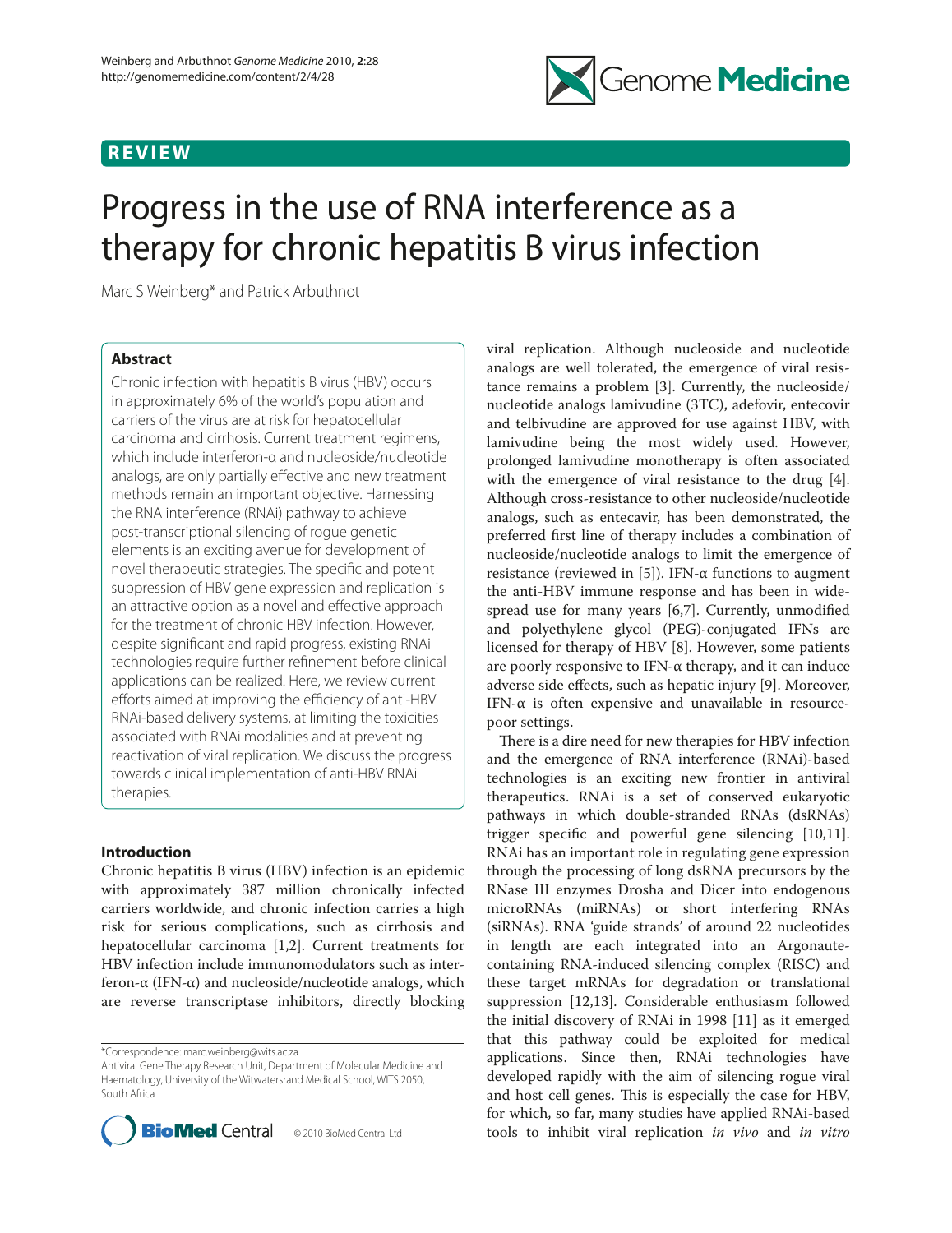Page 2 of 7



[14-18]. RNAi-based modalities differ from current therapies in that they can be used to block various different steps in the viral life cycle, from viral RNA replication intermediates to viral mRNAs. Importantly, different RNAi activators share similar pharmacological properties, allowing multiple RNAi-based drugs to be used together in combination treatments. Although similar to current multidrug cocktail regimes, RNAi combinations can target exclusive regions of the virus, thus avoiding problems associated with multi-drug sensitivities and toxicities. This makes RNAi-based therapies better suited to targeting rapidly evolving viral sequences, preventing the emergence of drug-resistant virus. Lastly, because RNAi-based drugs can be expressed

including the greater-than-genome-length pregenomic RNA.

from introduced genes, they offer the possibility for a sustained therapeutic response.

## **The HBV genome and susceptibility to RNAi-based therapies**

The HBV genome has a relaxed circular DNA (rcDNA) structure that is partly double stranded (Figure 1a) [19,20]. Having infected a hepatocyte, viral rcDNA is converted to covalently closed circular DNA (cccDNA), which serves as a template for the expression of viral genes and for the formation of the replicative intermediate pregenomic RNA [19-21]. This HBV replication intermediate exists naturally as a minichromosome and is analogous to the provirus of HIV-1-infected cells. Therefore, cccDNA ultimately controls the production of progeny viruses. One of the principal reasons for the poor efficacy of many antiviral treatment regimens has been the difficulty in eliminating episomal cccDNA from infected hepatocytes; it can reactivate HBV replication following withdrawal of treatment.

The entire viral genome is approximately 3,200 bases in length and is remarkably compact, encoding four open reading frames: core, polymerase, envelope (surface) and hepatitis B virus X protein (Figure 1b). All open reading frames partially overlap, collectively covering the entire genome. Viral regulatory elements, which control transcription and replication, are included within the proteincoding sequences. Although HBV replicates using an error-prone reverse transcriptase, its small, economically arranged genome limits sequence plasticity, making HBV a good target for RNAi-based therapeutic approaches, which rely on nucleic acid hybridization. Moreover, the virus produces four transcripts, initiated from four different promoters on the cccDNA but all terminating at a single polyadenylation site. Therefore, a single RNAi modality is theoretically capable of simultaneously targeting all four viral mRNAs as well as the pregenomic RNA template (Figure 1c).

## **Synthetic and expressed RNAi activators that target HBV**

Ideally, anti-HBV sequences should be effective at low concentration (potent), stable, with no off-target nonspecific silencing, have limited toxic immunostimulatory effects and be easily delivered in various prescribed doses. To achieve this, both expressed and synthetic RNAi activators have been used. Exogenous anti-HBV siRNAs are synthetic analogs of mature miRNA duplexes and activate RNAi at the stage of guide strand incorporation into RISC. Expressed RNAi activators are produced from exogenous genetic elements and mimic upstream RNAi intermediates that are recognized by Drosha and/or Dicer enzymes to produce active siRNAs. The chronic nature of HBV infection means that a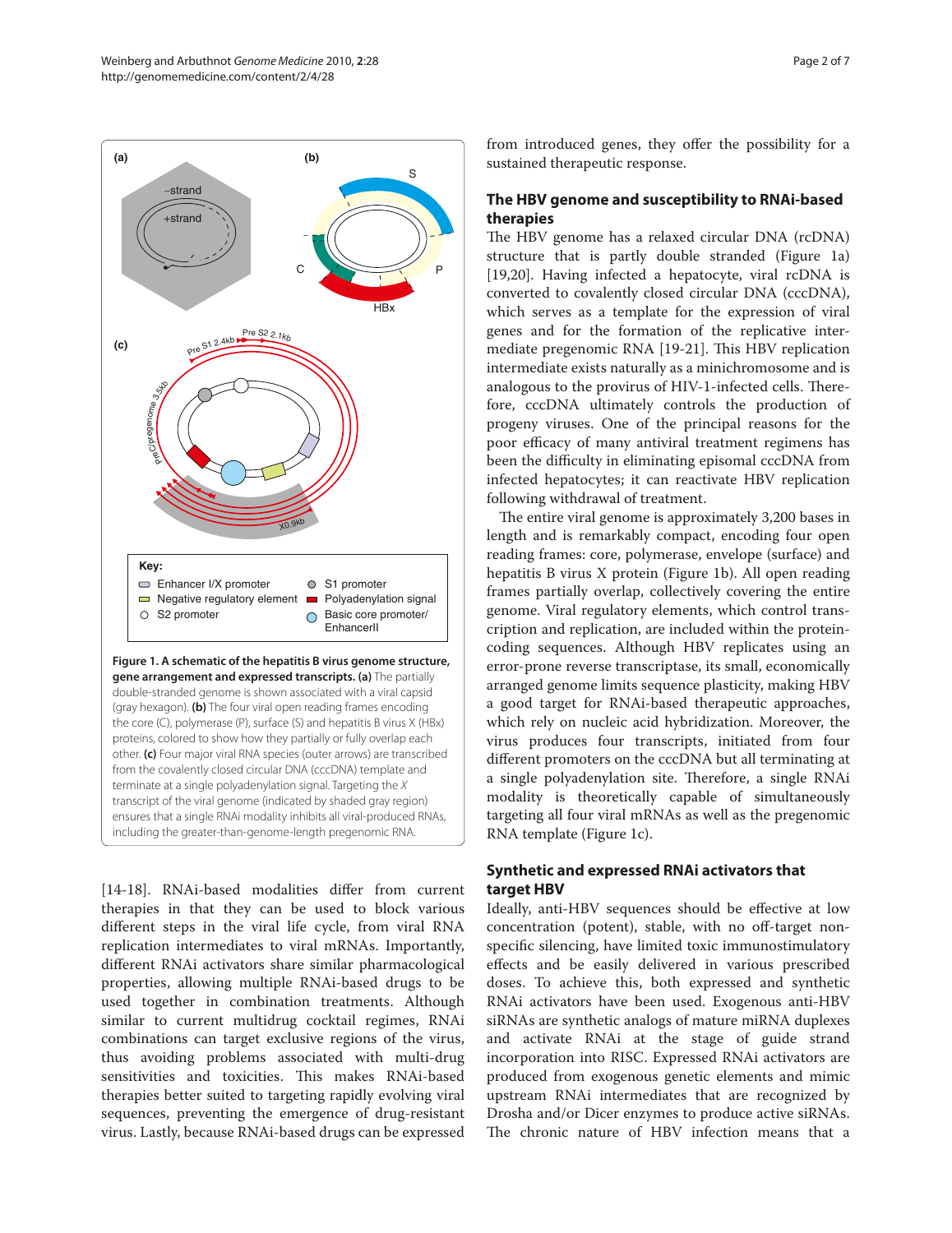sustained effect of anti-HBV agents is essential. Unmodified synthetic miRNA mimics generally have a short duration of efficacy and may be unsuited to treatment of persistent HBV infection. Sustained silencing with chemically modified siRNAs or expressed sequences may therefore be preferable.

#### **Improving safety and specificity by chemical modification**

Chemical modification has been used to improve stability, silencing specificity and efficiency of the RNAi activators [22]. Inclusion of 2'-*O*-methyl RNA and 2'-fluoro ribose moieties, use of locked nucleic acid siRNA derivatives and incorporation of phosphorothioate backbone modifications have been reported to improve siRNA efficacy [23-26]. Substitution of ribose with the six-carbon sugar altritol was also recently found to enhance stability and efficacy of siRNAs [27], and this chemical modification has shown promise in preclinical testing against HBV [28]. Off-target effects caused by immunostimulation and activation of the Toll-like receptor proteins TLR3, TLR7 and TLR8 [29,30] by siRNAs are important considerations in the development of RNAi-based HBV therapy. Avoidance of certain 'danger' motifs (such as 5'-GUCCUUCAA-3', 5'-UGUGU-3' and GU-rich sequences), ensuring that the length of siRNAs does not exceed approximately 27 bp, and various chemical modifications can be used to diminish immunostimulation [31].

Unintended hybridization to host cellular sequences may be another complicating side effect of therapeutic siRNAs. The seed region of any potentially therapeutic guide sequence is likely to be complementary to nontargeted cellular mRNA and result in non-specific translational suppression. Interestingly, a 2'-*O*-methyl modification at nucleotide 2 from the 5' end has been found to attenuate this off-target silencing by siRNAs [26]. Ensuring a guide strand selection bias in favor of the intended antisense sequence is also important to limit non-specific gene silencing. Weak interstrand bonding at the 5' end of the intended guide [32] and incorporating a 5'-*O*-methyl group on the terminal ribose of the sense strand [33] facilitate appropriate selection of guide strands by RISC. Collectively, these results show that chemical modifications are very useful to improve the safety profile and specificity of siRNAs, which are critical for development of anti-HBV RNAi-based therapy.

## **Endoribonuclease-prepared siRNAs are alternative RNAi activators**

Endoribonuclease-prepared siRNAs (esiRNAs) have been developed as interesting alternative RNAi activators [34,35]. These silencing sequences are different from the new class of endogenous siRNAs (also termed esiRNAs) that have been found in *Drosophila melanogaster* [36] and oocytes of mice [37] in that the formation of endoribonuclease-prepared RNAs *in vitro* involves processing of large dsRNA by recombinant Dicer or *Escherichia coli* RNase III to produce a large pool of different siRNAs targeted to a specific viral sequence. When used against HBV, esiRNAs inhibited viral replication in culture and *in vivo* [38]. An intriguing observation was that esiRNAs were capable of diminishing the concentration of viral cccDNA templates. Other researchers [39,40] report similar findings and ascribe them to a feedback mechanism in which knockdown of reverse transcription of pregenomic RNA is effected by inhibition of HBV surface antigen production. However, inhibition of cccDNA production following RNAimediated HBV gene silencing has not been a constant observation [41], and non-specific effects as a cause for this observation need to be excluded [17,42].

#### **DNA expression cassettes for delivery of RNAi**

Good progress has been made in developing DNA expression cassettes that transcribe HBV-silencing sequences. Short hairpin RNA (shRNA) mimics of premiRNA or primary (pri-)miRNA shuttle sequences have typically been incorporated into expression cassettes. RNA polymerase III (Pol III) transcription regulatory elements have been used successfully but a concern has been that overproduction of anti-HBV shRNAs may disrupt endogenous miRNA function [43]. Studies have recently shown that Pol II promoters can be used in highly effective monomeric or multimeric anti-HBV cassettes, which include features of naturally occurring miRNAs [44-46]. Research focus has therefore shifted towards the use of weaker Pol III promoters and the development of Pol II RNAi expression cassettes capable of tissue-specific and inducible expression of RNAi activators [45,47]. DNA encoding anti-HBV RNAi activator sequences can be propagated conveniently in plasmids (pDNA), PCR amplicons and highly efficient hepatotropic recombinant viral vectors such as adenoviruses and adeno-associated viruses (AAVs). Although insertion of RNAi cassettes into pDNA is a routine procedure of molecular biology, safe and efficient use of pDNA is limited by plasmids' large size, and the presence of antibiotic resistance genes and immunostimulatory CpG motifs (reviewed in [48]). DNA minicircles, which can be generated by site-specific recombination of pDNA in bacterial cells, may overcome these problems. However, variable production efficiency and problems of contaminating pDNA currently limit their widespread use. Smaller PCR-generated linear expression cassettes, which include only essential components of the RNAi expression cassettes, have been used successfully as an alternative template for expression of anti-HBV RNAi effecters [49]. Propagation of these sequences is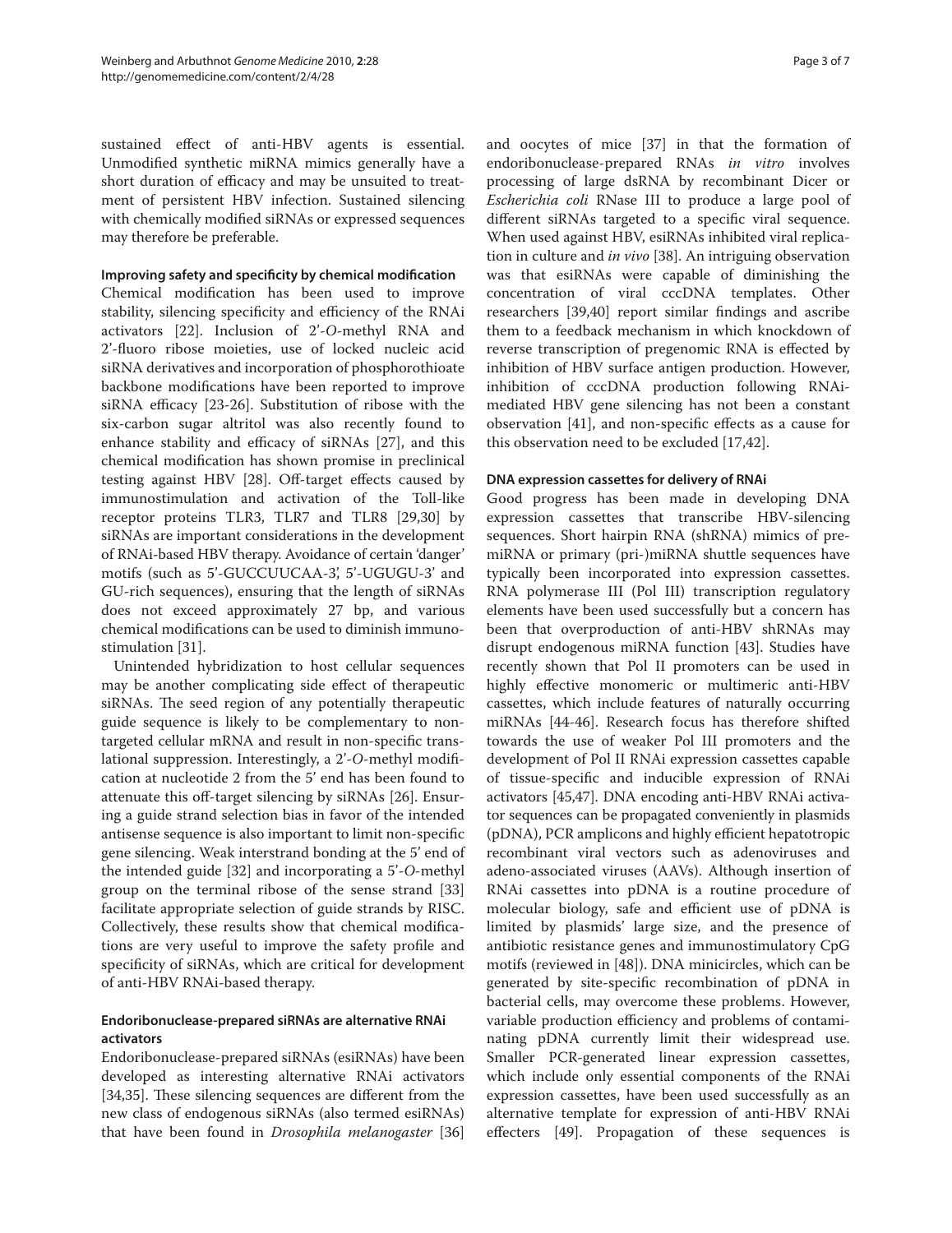convenient and incorporation of modifications such as stabilizing flanking hairpins [50] and phosphorothioatemodified oligonucleotide primers is easily achieved [51]. Linear DNA traverses nucleopores efficiently [52] and may therefore improve delivery efficiency of RNAi expression cassettes.

## **Models of HBV replication**

The development of any type of new therapy, including RNAi-based HBV therapy, typically involves a series of investigations that progresses from initial testing in cultured cells to rigorous analysis in animal models before clinical trials. A difficulty with research on HBV has been the limited availability of cell lines that are infectable with HBV, as well as the lack of a suitable small animal equivalent of human HBV infection. Surrogate models, which usually involve transfection of cells in culture or *in vivo* with HBV replication-competent plasmids, have therefore been used. Hydrodynamic injection of mice with HBV replication-competent plasmid is a convenient approach to simulate infection *in vivo* [53]. However, this model has some drawbacks given that the procedure itself is hepatotoxic and viral replication is transient. HBV transgenic mice have been used as a more stringent model and HBV replication in these animals resembles the clinical condition of chronic HBV infection. Chimeric immunodeficient mice that are grafted with human hepatocytes have also been used as a murine model of viral replication [54,55]. The livers of these mice, which are colonized with human hepatocytes, can be infected by HBV to enable testing of efficacy of antiviral agents. Larger animal models of HBV infection are available but are complicated by requirements for specialized housing and ethical issues. Examples include the woodchuck [56], tree shrew [57] and chimpanzee [58].

### **Delivery of anti-HBV RNAi activators**

As nucleic acids, synthetic and expressed RNAi activators are large negatively charged molecules and their delivery to cellular targets requires the use of vectors. Although progress has been made in this field, achieving safe and efficient transport of RNAi activators to cellular targets remains the most significant hurdle that needs to be overcome before the goal of RNAi-based HBV therapy is realized. The hepatotropism of HBV requires systemic administration of antiviral formulations. This is more complicated than topical administration of antivirals, which can be used to counter infections such as those caused by respiratory syncytial virus [59]. An additional consideration is that to achieve sustained silencing of chronic HBV infection, repeated administration of vectors may be necessary, in which case avoidance of immunostimulation is important.

Viral and non-viral vectors have both been used to deliver anti-HBV sequences *in vivo*. Although a variety of non-viral vectors can be used for this purpose, liposome nucleic acid complexes (lipoplexes) have been used most commonly. Lipoplexes are compatible with the use of modular assembly to tailor biological properties for specific applications. An example is the addition of galactose residues to non-targeting vectors to enable direct interaction with the liver-specific asialoglycoprotein receptor [60]. Addition of 'stealth' molecules such as PEG can be used to improve vector stability and facilitate passive targeting of the liver. Modular lipoplexes were used successfully to deliver anti-HBV siRNAs in the stringent transgenic mouse model [61]. Chemically modified anti-HBV siRNAs, encapsulated within lipids to form stable nucleic acid-lipid particles (SNALPs), silenced HBV replication in mice that had been subjected to hydrodynamic injection with an HBV replication-competent plasmid [23]. Recently, rational design of cationic lipid components of SNALPs has been used to improve their efficiency [62]. siRNA doses as low as 0.01 mg per kg body weight were capable of silencing an endogenous hepatic gene. This is potentially very useful for advancing HBV RNAi-based therapy; administration of low doses of the RNAi effecter diminishes the risk of unwanted side effects.

Among recombinant viral vectors, adenoviruses and AAVs have been used to deliver anti-HBV expression cassettes *in vivo*. Infection of HBV transgenic mice with adenoviruses [14,63] or AAVs [43,64] carrying Pol II- or Pol III-driven anti-HBV shRNA cassettes inhibited viral replication significantly. Although adenoviruses are very effective hepatotropic vectors, there are concerns about their immunostimulatory effects after systemic administration. To attenuate immune responses against the vector and also to improve the anti-HBV effects of repeated administration, PEG modification of anti-HBV shRNA-expressing adenoviruses was used [65]. Newer generation helper-dependent or 'gutless' adenoviruses, which lack viral protein-expressing sequences, have diminished immunostimulatory properties and can also achieve sustained silencing. A recent study has reported the use of anti-HBV helper-dependent adenoviruses [66]. Only modest silencing was achieved, but this was ascribed to low efficacy of the selected anti-HBV expression cassette. The safety and low immunogenicity of recombinant AAVs have generated interest in this class of vector for delivery of anti-HBV RNAi sequences. Anti-HBV hepatotropic AAVs have been generated by combining the widely used AAV-2 serotype with the capsid of the liver-specific AAV-8 [67]. To overcome diminished HBV silencing efficacy caused by an immune response to particular AAV serotypes, sequential administration of different vectors with different capsids was used to achieve sustained HBV silencing [68].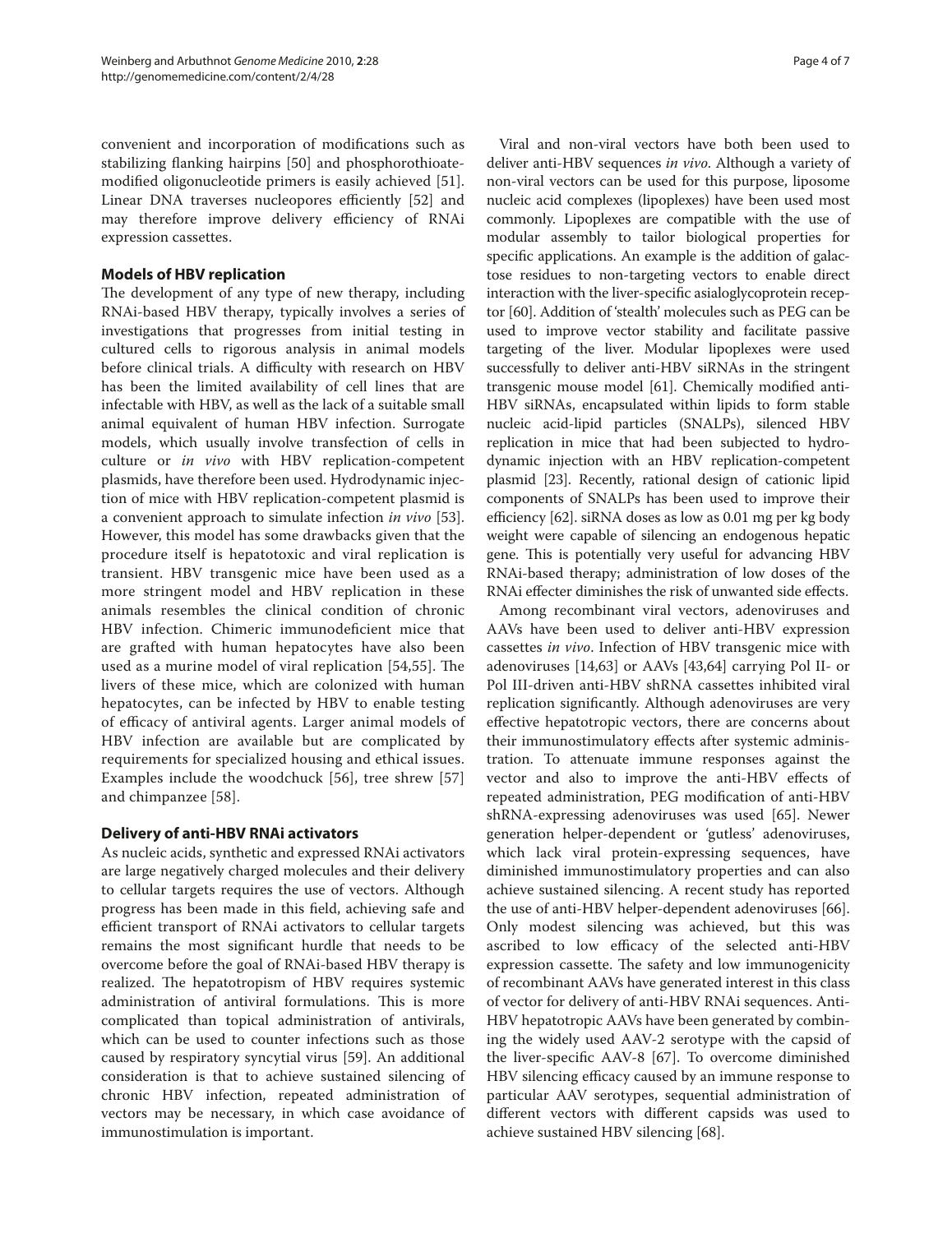#### **Conclusions and prospects for clinical application**

The progress made in the field of RNAi-based HBV therapy has been impressive. Research on the topic has gained momentum, which will no doubt sustain the continued progress required to achieve the goal of developing HBV treatment suitable for clinical applications. Nevertheless, there are significant hurdles that need to be overcome. These include optimizing dose control, limiting off-target effects, improving delivery of RNAi effecters and demonstration of efficacy in suitable animal models before embarking on clinical evaluations. As the mechanisms responsible for off-target effects become better understood, so the approaches to diminish their significance have also advanced. New-generation antiviral expression cassettes and ingenious methods of chemical modification of synthetic siRNAs go a long way to avoiding unintended effects. Although promising viral and non-viral vectors have been developed for delivery of RNAi activators to hepatocytes, improvements in safety and efficacy remain an important objective before their eventual clinical application. Eliminating HBV cccDNA from infected hepatocytes is also an important consideration. EsiRNAs apparently caused a decrease in cccDNA in transfected hepatocytes in culture [38-40], but a recent study demonstrated that shRNA-mediated suppression did not alter intracellular cccDNA concentrations [41].

The current phase of developing anti-HBV RNAibased therapy is still at a preclinical stage. Most studies have been carried out in cultured cells and in murine models of the infection. Although useful, these models have their limitations. Detailed evaluation in animal models that simulate the human condition more closely is a priority, and outcomes from these studies will be useful to guide the development of clinical trials. Treatment regimens that use RNAi activators in combination with established licensed drugs will be interesting to assess and may reveal synergy of drug combinations. Despite difficulties with efficient delivery and limitation of off-target effects, and despite the limited availability of suitable animal models of HBV infection, advances in the development of RNAi-based HBV therapy are likely to continue to be rapid. Already, many other RNAi-based therapies have been tested in several early-stage clinical trials. Current indications are positive that RNAi-based drugs can be safely administered to humans and can specifically degrade target RNAs *in vivo* [69]. Moreover, development of anti-HBV RNAi therapies benefits efforts to inhibit liver-specific therapeutic targets and specifically other liver infections, such as hepatitis C virus. Future research should see existing impediments surmounted and the prospects for advancing RNAi-based therapy for chronic HBV infection are exciting.

#### **Abbreviations**

AAV, adeno-associated virus; cccDNA, covalently closed circular DNA; dsRNA, double stranded RNA; esiRNA, endoribonuclease-prepared siRNA; HBV, hepatitis B virus; IFN-α, interferon-α; miRNA, microRNA; PEG, polyethylene glycol; rcDNA, relaxed circular DNA; pDNA, plasmid DNA; RISC, RNA-induced silencing complex; RNAi, RNA interference; shRNA, short hairpin RNA; siRNA, short interfering RNA; SNALP, stable nucleic acid-lipid particle.

#### **Competing interests**

The authors declare that they have no competing interests.

#### **Authors' contributions**

MW and PA equally contributed towards drafting the manuscript. Both authors read and approved the final manuscript.

#### **Acknowledgements**

Work in the authors' laboratory is supported by funding from the South African National Research Foundation (NRF GUN 68339 and 65495), ESASTAP, CANSA, South African Medical Research Council and the South African Poliomyelitis Research Foundation.

#### Published: 28 April 2010

#### **References**

- 1. Arbuthnot P, Kew M: Hepatitis B virus and hepatocellular carcinoma. *Int J Exp Pathol* 2001, 82:77-100.
- 2. Chisari FV, Ferrari C: Hepatitis B virus immunopathogenesis. *Annu Rev Immunol* 1995, 13:29-60.
- 3. Keeffe EB, Dieterich DT, Pawlotsky JM, Benhamou Y: Chronic hepatitis B: preventing, detecting, and managing viral resistance. *Clin Gastroenterol Hepatol* 2008, 6:268-274.
- 4. Allen MI, Deslauriers M, Andrews CW, Tipples GA, Walters KA, Tyrrell DL, Brown N, Condreay LD: Identification and characterization of mutations in hepatitis B virus resistant to lamivudine. Lamivudine Clinical Investigation Group. *Hepatology* 1998, 27:1670-1677.
- 5. Terrault NA: Benefits and risks of combination therapy for hepatitis B. *Hepatology* 2009, 49 Suppl 5:S122-S128.
- 6. Greenberg HB, Pollard RB, Lutwick LI, Gregory PB, Robinson WS, Merigan TC: Effect of human leukocyte interferon on hepatitis B virus infection in patients with chronic active hepatitis. *N Engl J Med* 1976, 295:517-522.
- 7. Weimar W, Heijtink RA, Schalm SW, van Blankenstein M, Schellekens H, Masurel N, Edy VG, Billiau A, De Somer P: Fibroblast interferon in HBsAgpositive chronic active hepatitis. *Lancet* 1977, 2:1282.
- 8. Loomba R, Liang TJ: Treatment of chronic hepatitis B. *Antivir Ther* 2007, 12 Suppl 3:H33-H41.
- 9. Ganem D, Prince AM: Hepatitis B virus infection--natural history and clinical consequences. *N Engl J Med* 2004, 350:1118-1129.
- 10. Elbashir SM, Lendeckel W, Tuschl T: RNA interference is mediated by 21- and 22-nucleotide RNAs. *Genes Dev* 2001, 15:188-200.
- 11. Fire A, Xu S, Montgomery MK, Kostas SA, Driver SE, Mello CC: Potent and specific genetic interference by double-stranded RNA in *Caenorhabditis elegans*. *Nature* 1998, 391:806-811.
- 12. Siomi H, Siomi MC: On the road to reading the RNA-interference code. *Nature* 2009, 457:396-404.
- 13. Bartel DP: MicroRNAs: target recognition and regulatory functions. *Cell*  2009, 136:215-233.
- 14. Carmona S, Ely A, Crowther C, Moolla N, Salazar FH, Marion PL, Ferry N, Weinberg MS, Arbuthnot P: Effective inhibition of HBV replication *in vivo* by anti-HBx short hairpin RNAs. *Mol Ther* 2006, 13:411-421.
- 15. Giladi H, Ketzinel-Gilad M, Rivkin L, Felig Y, Nussbaum O, Galun E: Small interfering RNA inhibits hepatitis B virus replication in mice. *Mol Ther* 2003, 8:769-776.
- 16. Klein C, Bock CT, Wedemeyer H, Wustefeld T, Locarnini S, Dienes HP, Kubicka S, Manns MP, Trautwein C: Inhibition of hepatitis B virus replication *in vivo* by nucleoside analogues and siRNA. *Gastroenterology* 2003, 125:9-18.
- 17. McCaffrey AP, Nakai H, Pandey K, Huang Z, Salazar FH, Xu H, Wieland SF, Marion PL, Kay MA: Inhibition of hepatitis B virus in mice by RNA interference. *Nat Biotechnol* 2003, 21:639-644.
- 18. Shlomai A, Shaul Y: Inhibition of hepatitis B virus expression and replication by RNA interference. *Hepatology* 2003, 37:764-770.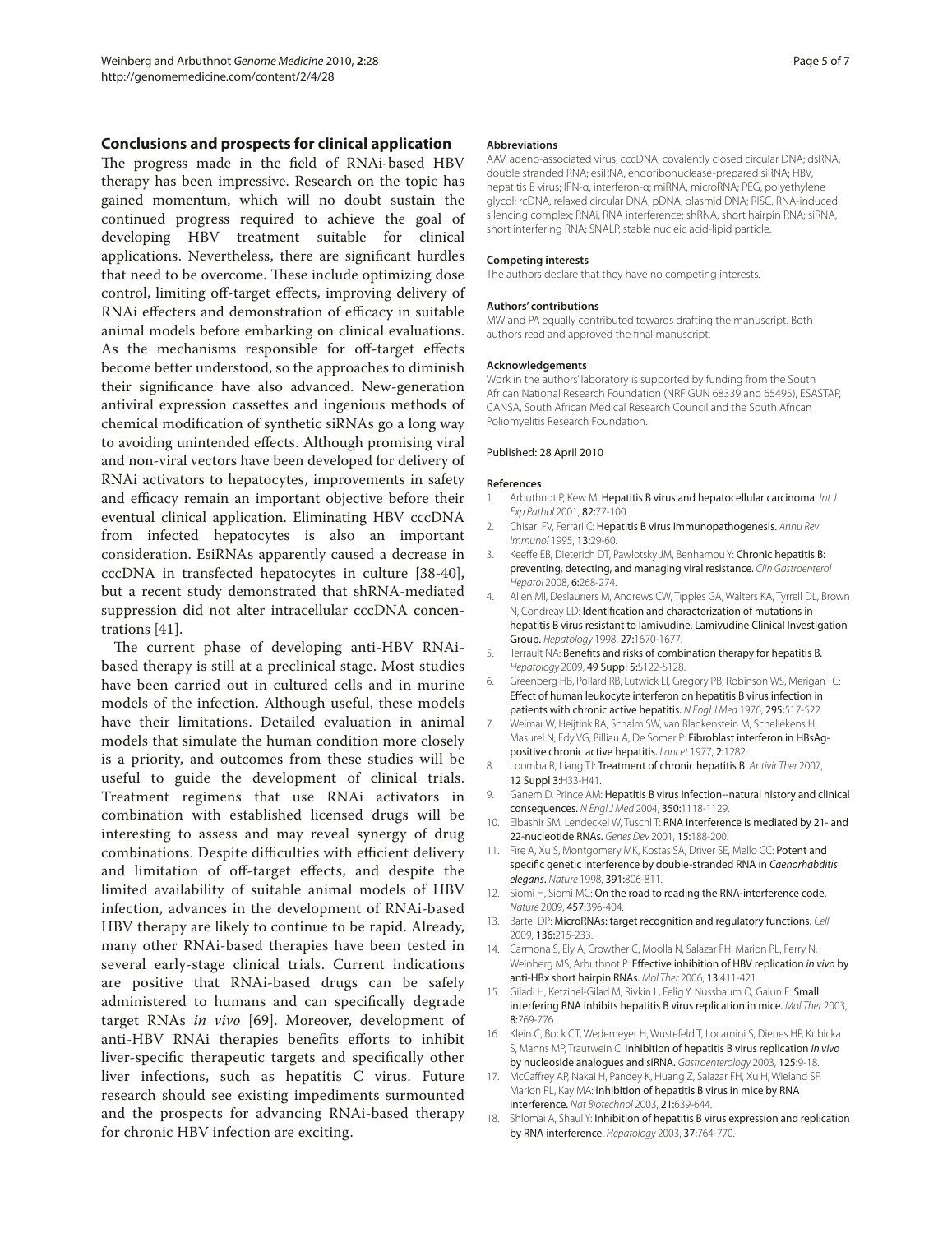- 19. Mason WS, Aldrich C, Summers J, Taylor JM: Asymmetric replication of duck hepatitis B virus DNA in liver cells: Free minus-strand DNA. *Proc Natl Acad Sci USA* 1982, 79:3997-4001.
- 20. Weiser B: As they lay dying, Part 1. The doctor's agony: deciding to end life-saving therapy. *Washington Post* 1983, 17:A1, A16.
- 21. Mason WS, Halpern MS, England JM, Seal G, Egan J, Coates L, Aldrich C, Summers J: Experimental transmission of duck hepatitis B virus. *Virology*  1983, 131:375-384.
- 22. Behlke MA: Chemical modification of siRNAs for *in vivo* use. *Oligonucleotides*  2008, 18:305-319.
- 23. Morrissey DV, Lockridge JA, Shaw L, Blanchard K, Jensen K, Breen W, Hartsough K, Machemer L, Radka S, Jadhav V, Vaish N, Zinnen S, Vargeese C, Bowman K, Shaffer CS, Jeffs LB, Judge A, MacLachlan I, Polisky B: Potent and persistent *in vivo* anti-HBV activity of chemically modified siRNAs. *Nat Biotechnol* 2005, 23:1002-1007.
- 24. Muhonen P, Tennila T, Azhayeva E, Parthasarathy RN, Janckila AJ, Vaananen HK, Azhayev A, Laitala-Leinonen T: RNA interference tolerates 2'-fluoro modifications at the Argonaute2 cleavage site. *Chem Biodivers* 2007, 4:858-873.
- 25. Robbins M, Judge A, Liang L, McClintock K, Yaworski E, MacLachlan I: 2'-Omethyl-modified RNAs act as TLR7 antagonists. *Mol Ther* 2007, 15:1663-1669.
- 26. Jackson AL, Burchard J, Leake D, Reynolds A, Schelter J, Guo J, Johnson JM, Lim L, Karpilow J, Nichols K, Marshall W, Khvorova A, Linsley PS: Positionspecific chemical modification of siRNAs reduces "off-target" transcript silencing. *RNA* 2006, 12:1197-1205.
- 27. Fisher M, Abramov M, Van Aerschot A, Xu D, Juliano RL, Herdewijn P: Inhibition of MDR1 expression with altritol-modified siRNAs. *Nucleic Acids Res* 2007, 35:1064-1074.
- 28. Hean J, Crowther C, Ely A, ul Islam R, Barichievy S, Bloom K, Weinberg MS, van Otterlo W, de Koning C, Salazar F, Marion P, Roesch E, LeMaitre M, Herdewijn P, Arbuthnot P: Inhibition of Hepatitis B virus replication *in vivo* using lipoplexes containing altritol-modified antiviral siRNAs. *Artificial DNA: PNA & XNA* 2010, in press.
- 29. Hornung V, Guenthner-Biller M, Bourquin C, Ablasser A, Schlee M, Uematsu S, Noronha A, Manoharan M, Akira S, de Fougerolles A, Endres S, Hartmann G: Sequence-specific potent induction of IFN-alpha by short interfering RNA in plasmacytoid dendritic cells through TLR7. *Nat Med* 2005, 11:263-270.
- 30. Judge AD, Sood V, Shaw JR, Fang D, McClintock K, MacLachlan I: Sequencedependent stimulation of the mammalian innate immune response by synthetic siRNA. *Nat Biotechnol* 2005, 23:457-462.
- 31. Soutschek J, Akinc A, Bramlage B, Charisse K, Constien R, Donoghue M, Elbashir S, Geick A, Hadwiger P, Harborth J, John M, Kesavan V, Lavine G, Pandey RK, Racie T, Rajeev KG, Rohl I, Toudjarska I, Wang G, Wuschko S, Bumcrot D, Koteliansky V, Limmer S, Manoharan M, Vornlocher HP: Therapeutic silencing of an endogenous gene by systemic administration of modified siRNAs. *Nature* 2004, 432:173-178.
- 32. Khvorova A, Reynolds A, Jayasena SD: Functional siRNAs and miRNAs exhibit strand bias. *Cell* 2003, 115:209-216.
- 33. Chen PY, Weinmann L, Gaidatzis D, Pei Y, Zavolan M, Tuschl T, Meister G: Strand-specific 5'-O-methylation of siRNA duplexes controls guide strand selection and targeting specificity. *RNA* 2008, 14:263-274.
- 34. Myers JW, Jones JT, Meyer T, Ferrell JE Jr: Recombinant Dicer efficiently converts large dsRNAs into siRNAs suitable for gene silencing. *Nat Biotechnol* 2003, 21:324-328.
- 35. Yang D, Buchholz F, Huang Z, Goga A, Chen CY, Brodsky FM, Bishop JM: Short RNA duplexes produced by hydrolysis with *Escherichia coli* RNase III mediate effective RNA interference in mammalian cells. *Proc Natl Acad Sci USA* 2002, 99:9942-9947.
- 36. Ghildiyal M, Seitz H, Horwich MD, Li C, Du T, Lee S, Xu J, Kittler EL, Zapp ML, Weng Z, Zamore PD: Endogenous siRNAs derived from transposons and mRNAs in *Drosophila* somatic cells. *Science* 2008, 320:1077-1081.
- 37. Tam OH, Aravin AA, Stein P, Girard A, Murchison EP, Cheloufi S, Hodges E, Anger M, Sachidanandam R, Schultz RM, Hannon GJ: Pseudogene-derived small interfering RNAs regulate gene expression in mouse oocytes. *Nature*  2008, 453:534-538.
- 38. Xuan B, Qian Z, Hong J, Huang W: EsiRNAs inhibit Hepatitis B virus replication in mice model more efficiently than synthesized siRNAs. *Virus Res* 2006, 118:150-155.
- 39. Wu Y, Huang AL, Tang N, Zhang BQ, Lu NF: Specific anti-viral effects of RNA interference on replication and expression of hepatitis B virus in mice.

*Chin Med J (Engl)* 2005, 118:1351-1356.

- 40. Zhang XN, Xiong W, Wang JD, Hu YW, Xiang L, Yuan ZH: siRNA-mediated inhibition of HBV replication and expression. *World J Gastroenterol* 2004, 10:2967-2971.
- 41. Starkey JL, Chiari EF, Isom HC: Hepatitis B virus (HBV)-specific short hairpin RNA is capable of reducing the formation of HBV covalently closed circular (CCC) DNA but has no effect on established CCC DNA in vitro. *J Gen Virol* 2009, 90:115-126.
- 42. Hamasaki K, Nakao K, Matsumoto K, Ichikawa T, Ishikawa H, Equchi K: Short interfering RNA-directed inhibition of hepatitis B virus replication. *FEBS Lett* 2003, 543:51-54.
- 43. Grimm D, Streetz KL, Jopling CL, Storm TA, Pandey K, Davis CR, Marion P, Salazar F, Kay MA: Fatality in mice due to oversaturation of cellular microRNA/short hairpin RNA pathways. *Nature* 2006, 441:537-541.
- Ely A, Naidoo T, Arbuthnot P: Efficient silencing of gene expression with modular trimeric Pol II expression cassettes comprising microRNA shuttles. *Nucleic Acids Res* 2009, 37:e91.
- 45. Ely A, Naidoo T, Mufamadi S, Crowther C, Arbuthnot P: Expressed anti-HBV primary microRNA shuttles inhibit viral replication efficiently *in vitro* and *in vivo*. *Mol Ther* 2008, 16:1105-1112.
- 46. Snyder LL, Esser JM, Pachuk CJ, Steel LF: Vector design for liver-specific expression of multiple interfering RNAs that target hepatitis B virus transcripts. *Antiviral Res* 2008, 80:36-44.
- 47. Liu YP, Haasnoot J, ter Brake O, Berkhout B, Konstantinova P: Inhibition of HIV-1 by multiple siRNAs expressed from a single microRNA polycistron. *Nucleic Acids Res* 2008, 36:2811-2824.
- 48. Gill DR, Pringle IA, Hyde SC: Progress and prospects: the design and production of plasmid vectors. *Gene Ther* 2009, 16:165-171.
- 49. Chattopadhyay S, Ely A, Bloom K, Weinberg MS, Arbuthnot P: Inhibition of hepatitis B virus replication with linear DNA sequences expressing antiviral micro-RNA shuttles. *Biochem Biophys Res Commun* 2009, 389:484-489.
- 50. Schakowski F, Gorschluter M, Junghans C, Schroff M, Buttgereit P, Ziske C, Schottker B, Konig-Merediz SA, Sauerbruch T, Wittig B, Schmidt-Wolf IG: A novel minimal-size vector (MIDGE) improves transgene expression in colon carcinoma cells and avoids transfection of undesired DNA. *Mol Ther*  2001, 3:793-800.
- 51. Johansson P, Lindgren T, Lundstrom M, Holmstrom A, Elgh F, Bucht G: PCRgenerated linear DNA fragments utilized as a hantavirus DNA vaccine. *Vaccine* 2002, 20:3379-3388.
- 52. Salman H, Zbaida D, Rabin Y, Chatenay D, Elbaum M: Kinetics and mechanism of DNA uptake into the cell nucleus. *Proc Natl Acad Sci USA*  2001, 98:7247-7252.
- 53. Yang PL, Althage A, Chung J, Chisari FV: Hydrodynamic injection of viral DNA: a mouse model of acute hepatitis B virus infection. *Proc Natl Acad Sci USA* 2002, 99:13825-13830.
- 54. Mercer DF, Schiller DE, Elliott JF, Douglas DN, Hao C, Rinfret A, Addison WR, Fischer KP, Churchill TA, Lakey JR, Tyrrell DL, Kneteman NM: Hepatitis C virus replication in mice with chimeric human livers. *Nat Med* 2001, 7:927-933.
- Meuleman P, Leroux-Roels G: The human liver-uPA-SCID mouse: a model for the evaluation of antiviral compounds against HBV and HCV. *Antiviral Res* 2008, 80:231-238.
- 56. Summers J, Smolec JM, Snyder R: A virus similar to human hepatitis B virus associated with hepatitis and hepatoma in woodchucks. *Proc Natl Acad Sci USA* 1978, 75:4533-4537.
- 57. Walter E, Keist R, Niederost B, Pult I, Blum HE: Hepatitis B virus infection of tupaia hepatocytes *in vitro* and *in vivo*. *Hepatology* 1996, 24:1-5.
- 58. Asabe S, Wieland SF, Chattopadhyay PK, Roederer M, Engle RE, Purcell RH, Chisari FV: The size of the viral inoculum contributes to the outcome of hepatitis B virus infection. *J Virol* 2009, 83:9652-9662.
- 59. Zhang L, Peeples ME, Boucher RC, Collins PL, Pickles RJ: Respiratory syncytial virus infection of human airway epithelial cells is polarized, specific to ciliated cells, and without obvious cytopathology. *J Virol* 2002, 76:5654-5666.
- 60. Wu GY, Wu CH: Receptor-mediated gene delivery and expression in vivo. *J Biol Chem* 1988, 263:14621-14624.
- 61. Carmona S, Jorgensen MR, Kolli S, Crowther C, Salazar FH, Marion PL, Fujino M, Natori Y, Thanou M, Arbuthnot P, Miller AD: Controlling HBV replication *in vivo* by intravenous administration of triggered PEGylated siRNAnanoparticles. *Mol Pharm* 2009, 6:706-717.
- 62. Semple SC, Akinc A, Chen J, Sandhu AP, Mui BL, Cho CK, Sah DW, Stebbing D,